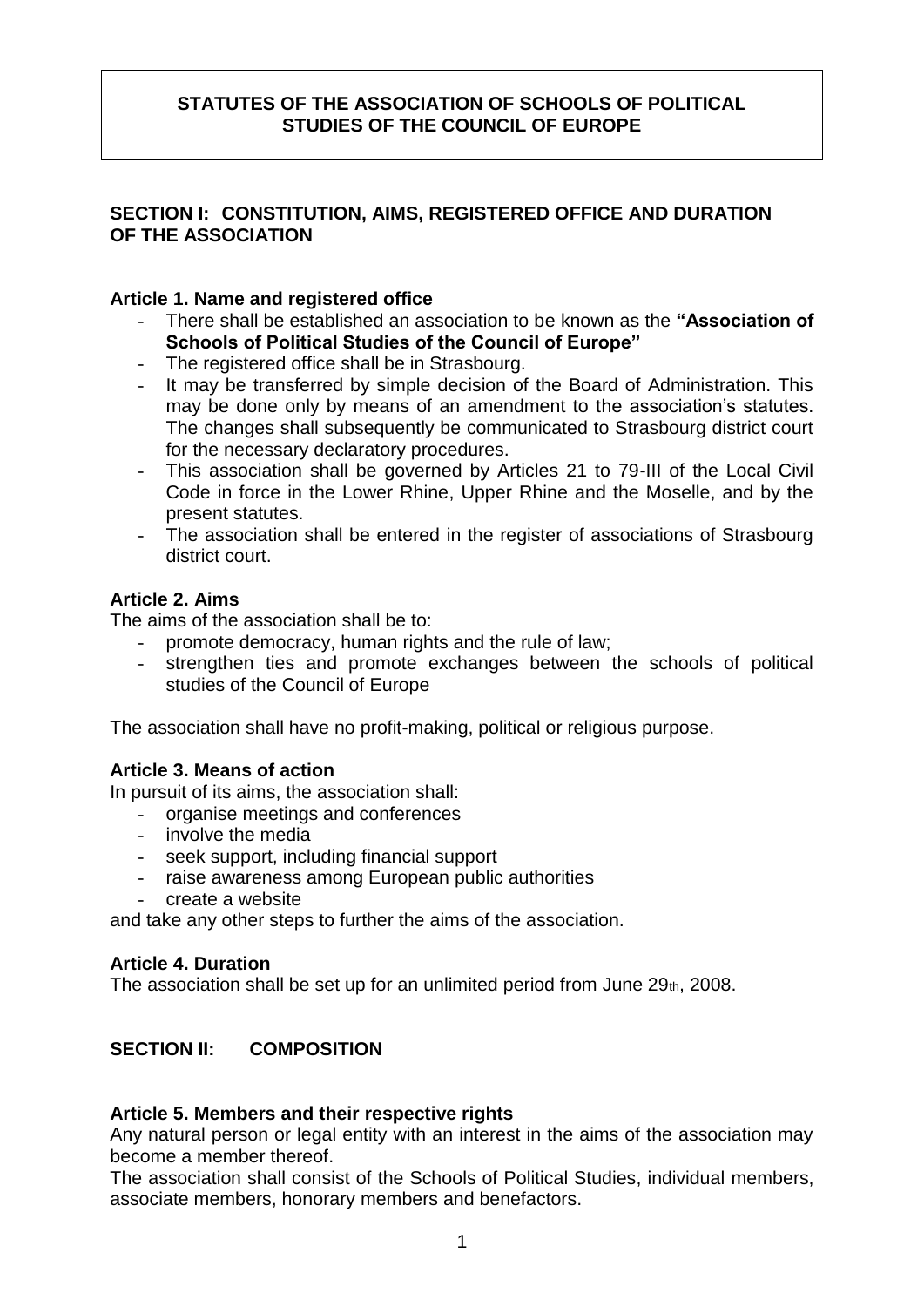### a. Schools of Political Studies

School membership shall be open to those Schools of Political Studies, represented by their Directors, which are part of the Council of Europe's Network of Schools.

They shall have the right to vote and may apply for positions as officers of the association. They shall pay an annual membership fee.

#### b. Individual members

Individual membership shall be open to those individuals who wish to support the aims and activities of the association.

They shall have the right to vote and may be invited by the Board of Administration to apply for positions as officers of the association. They shall pay an annual membership fee.

#### c. Associate members

Associate membership shall be open those bodies which support the aims and activities of the Association but which are not part of the Council of Europe's Network of Schools. They shall be elected by the ordinary general assembly. They shall have the right to vote in an advisory capacity. They shall not be eligible for positions as officers of the association. They shall pay an annual membership fee.

#### d. Honorary members

Honorary membership shall be open to those who have rendered services to the association.

They shall be elected by the ordinary general assembly on a proposal from the board of administration. They shall not be eligible for positions as officers of the association. They shall have the right to vote in an advisory capacity. They shall be exempt from paying the membership fee.

#### e. Benefactors

Benefactor membership shall be open to those who have supported morally and financially the actions of the association.

They have to fulfil the sum of a special contribution giving right to be considered as member benefactor. Benefactor's title is valid one year.

They shall not be eligible for positions as officers of the association. They shall have the right to vote in an advisory capacity.

Each member shall undertake to comply with the present statutes.

The Board of Administration shall maintain a list of all members of the association.

Any automatic processing of personal information shall comply with the French law No. 78-17 of 6 January 1978 on data processing, data files and freedoms.

### **Article 6. Membership fee**

The membership fee payable by members, except for honorary members, shall be determined each year by the ordinary general assembly.

### **Article 7. Conditions for membership**

Membership shall be granted by the Board of Administration. If an application for membership is rejected, the Board shall not be required to give reasons for its decision. All applications for membership shall be made by the applicant in writing and may be submitted electronically.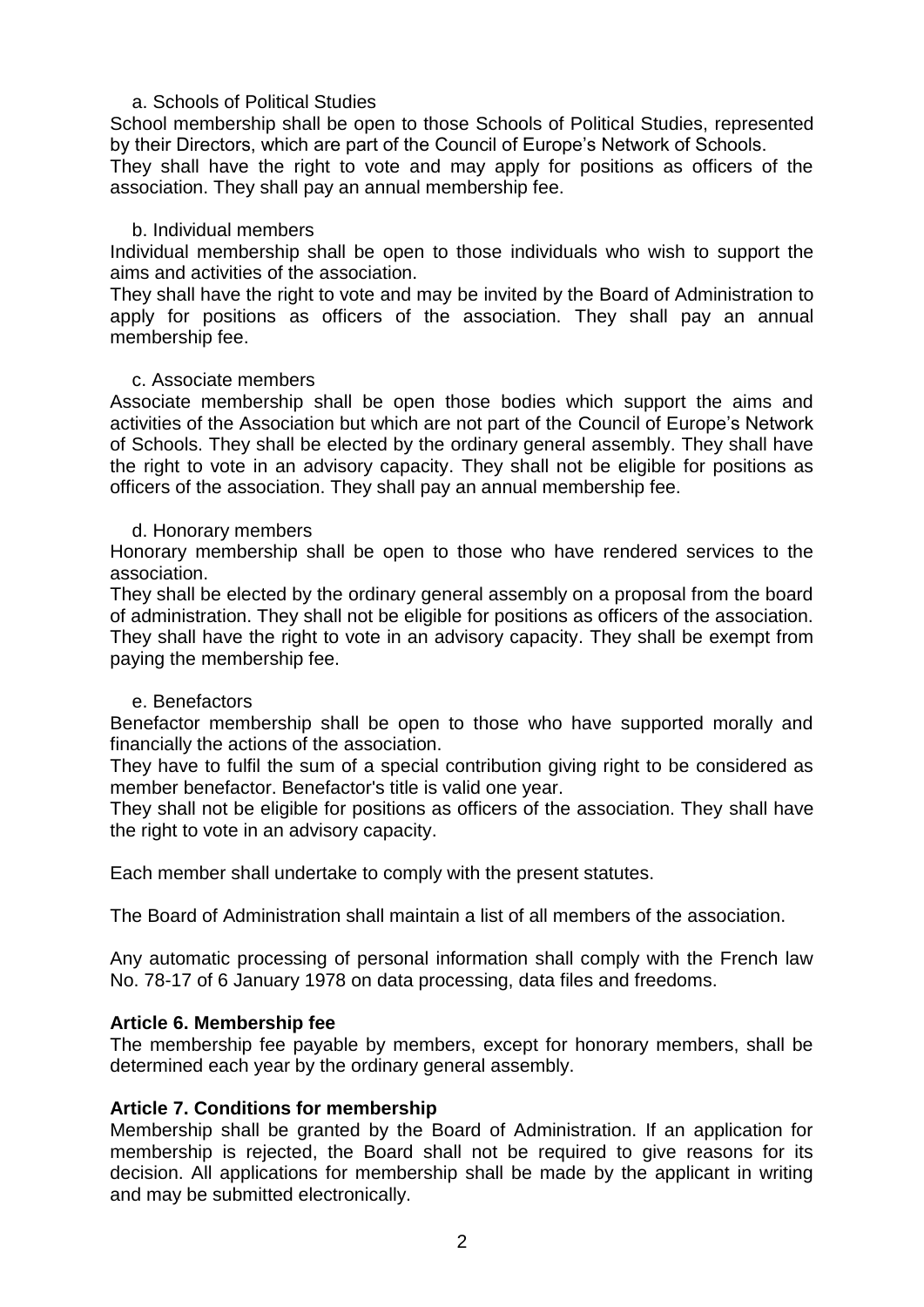# **Article 8. Loss of membership**

Membership shall lapse in the following circumstances:

- resignation, subject to one month's notice;
- death:
- expulsion by the Board, for failure to pay the membership fee

or on any other serious grounds.

# **SECTION III: ADMINISTRATION**

# **Article 9. The Board of Administration**

The association shall be administered by a board of administration consisting of directors of schools of political studies of the Council of Europe and between 3 and 10 members elected for four years by the general assembly of members.

Any fully paid-up member of the association shall be eligible.

Having regard to the date on which the association was registered with Strasbourg district court, the term of office of the first members of the board shall commence on July ……….., 2008.

Outgoing members shall be eligible for re-election.

Should a vacancy arise, the board of administration shall provisionally replace the member concerned by a member of the association.

A final replacement shall be decided by the next ordinary general assembly. The term of office of the replacement member shall end when such member is finally replaced and, at the latest, on the date when the term of office of the member replaced would have expired. Any matter relating to the term of office (duration, possible extension, purpose) of members of the Board and their replacements shall be entered in the records of the association in order that their actions may be valid vis-à-vis third parties.

# **Article 10. Meetings of the board of administration**

The board of administration shall meet at least once every six months and whenever it is convened by its chair or whenever it is convened by the chair at the request of one third of its members.

The agenda shall be set by the chair and shall be attached to the written invitation to attend.

The invitations to attend, accompanied by the agenda, shall preferably be sent by email.

Proxy voting shall be permitted, with each member of the board being entitled to several proxy votes in the form of written powers of attorney.

Resolutions shall be adopted by a majority of the members present in person or represented. In the event of a tie, the chair shall have a casting vote. Voting shall be by show of hands.

Minutes shall be taken of all proceedings and resolutions of the Board of Administration. Such minutes shall be entered in the minute book and signed by the chair and the secretary general.

There shall also be an attendance sheet which shall be signed by each member present.

The board of administration may invite any person with recognised expertise to the different meetings.

# **Article 11. Remuneration**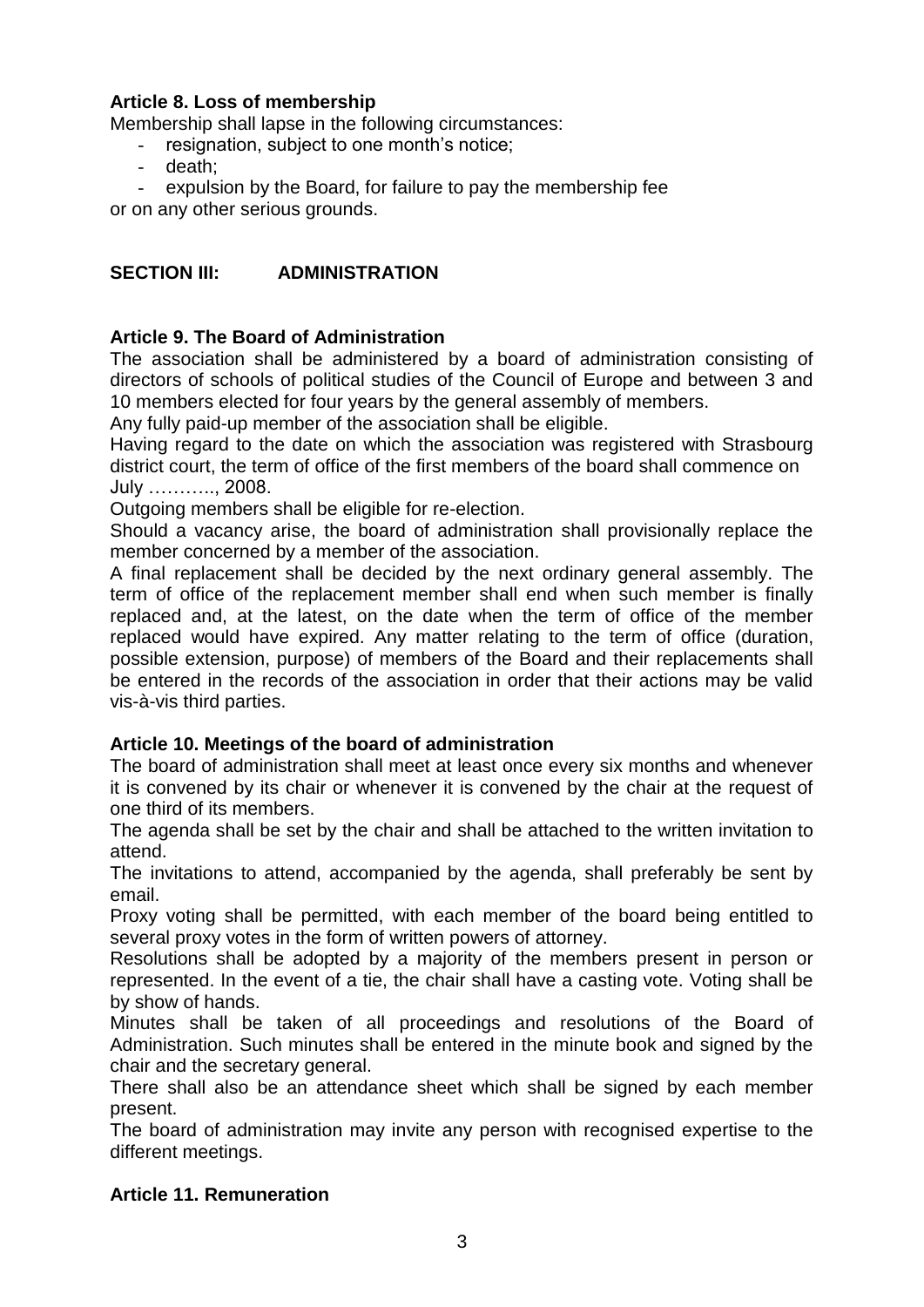Members of the board of administration shall not receive any remuneration for the duties assigned to them.

### **Article 12. Reimbursement of expenses**

Only costs and expenses incurred in the performance of their duties shall be reimbursed to members of the board of administration, against receipts. Any reimbursements made shall be mentioned in the financial report presented to the ordinary general assembly.

#### **Article 13. Powers of the board of administration**

The board of administration shall generally have the widest powers to take any decisions which are not reserved for the ordinary general assembly or for the extraordinary general assembly.

It shall decide all matters relating to the admission of members of the association and shall propose any honorary memberships. It shall also order any expulsions.

It shall oversee in particular the management activities of members of the bureau and shall always have the right to demand that they account for their actions. In the event of misconduct, it may suspend members of the bureau by a majority of the members present in person or represented.

It shall arrange for the opening of any bank accounts at any credit institution, shall make any use of funds, contract any mortgage or other loans, request any overdraft facilities, apply for any grants and require any registration and/or transcription operations which may be appropriate.

It shall decide any acts, contracts, transactions, purchases, investments, disposals or leasing operations necessary for the functioning of the association.

It shall likewise be competent for contracts of employment and determining the remuneration of the association's staff.

It shall authorise the chair to bring or defend legal proceedings.

It may delegate some of its powers to one of its members or to the bureau.

It shall act as secretary general of the general assembly and shall ensure that all the legally required entries are made in the Register of Associations.

#### **Article 14. Bureau**

The board of administration shall elect from among its members, by secret ballot, a bureau consisting of:

- a chair,
- two vice-chairs,
- a secretary general general,
- a treasurer.

The bureau shall be elected for four years. Outgoing members shall be eligible for re-election.

By way of exception, the first bureau shall be appointed by the inaugural general assembly and having regard to the date on which the association is registered with Strasbourg district court, the term of office of the first members of the bureau shall commence on July ……….., 2008.

#### **Article 15. Role of members of the bureau**

a. The chair: shall ensure that the statutes are complied with and that the moral interests of the association are safeguarded. He or she shall oversee the management of the association's affairs and ensure that the decisions of the board of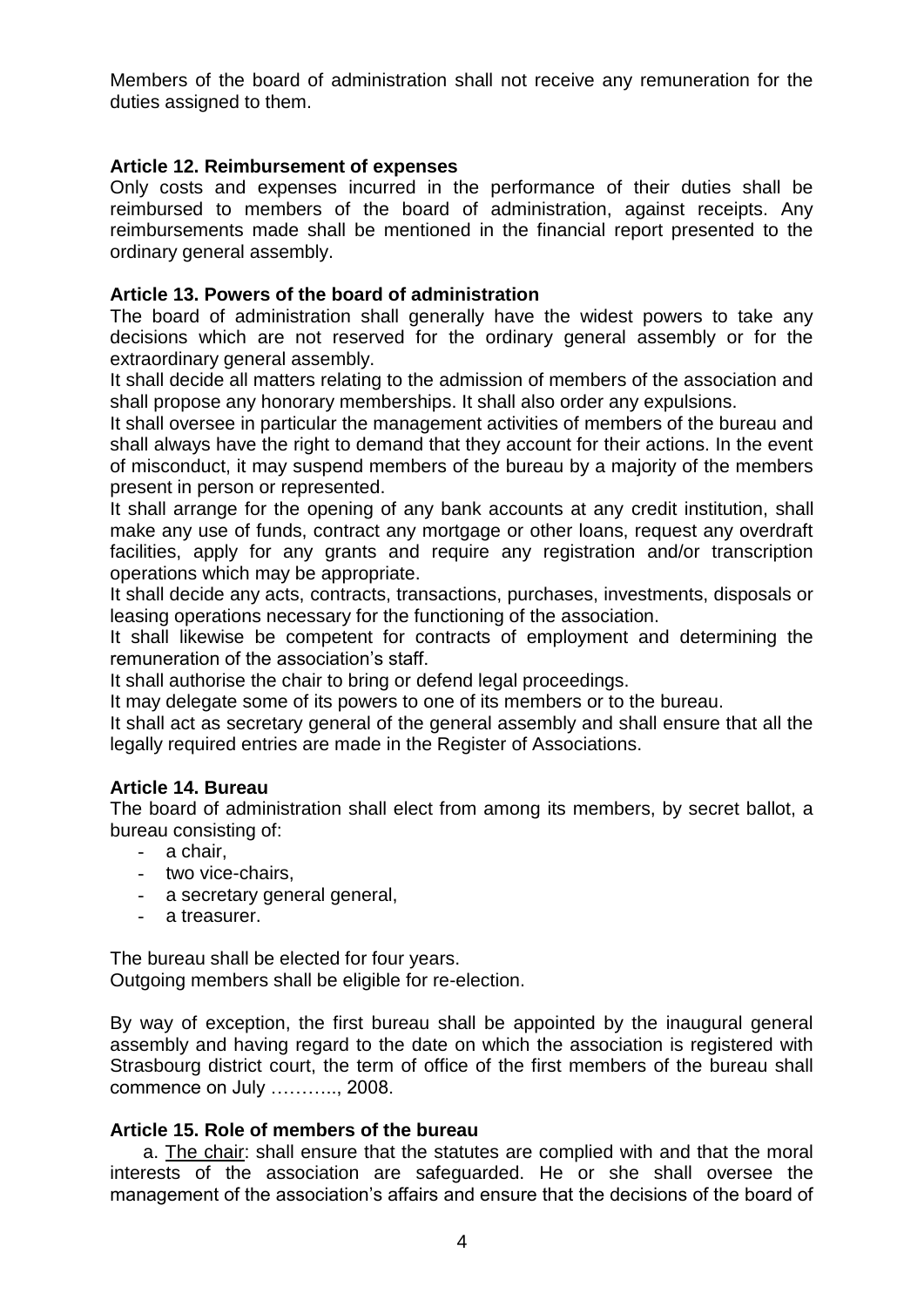administration are complied with. He or she shall represent the association in all civil matters. In particular, he or she may act before a judicial authority on behalf of the association pursuant to a decision by the Board of Administration.

If the chair is unavailable, he or she may delegate his or her duties to another member of the bureau. In the case of legal representation, however, he or she may be replaced only by a proxy acting under a special power of attorney.

b. The vice-chair: shall be responsible for backing up the president of the association in its daily business.

c. The secretary general: shall be responsible for all matters relating to correspondence. He or she shall prepare the minutes both of meetings of the general assembly and of meetings of the board of administration.

He or she shall also maintain the minute book of meetings of the general assembly and the minute book of the board of administration.

He or she shall write and send by e-mail the newsletter of link of the association. This shall be done once a year.

d. The treasurer: shall ensure that the accounts are in order and shall keep accurate and reliable records. He or she shall report on his or her management activities at each meeting of the general assembly.

## **SECTION IV: GENERAL ASSEMBLY**

#### **Article 16. General assembly**

The general assembly shall consist of all of the members of the association.

It shall meet once a year for the ordinary general assembly and whenever the interests of the association so require, being convened by the chair.

The chair shall also convene the general assembly at the request of one third of the members of the association or one third of the members of the board of administration.

In all cases, the invitations to attend must indicate the agenda set by the board of administration. Only resolutions adopted by the general assembly on items which have been placed on the agenda shall be valid. The invitations to attend shall be sent to members in writing, preferably by e-mail, at least fifteen days in advance.

The general assembly of members shall be chaired by the chair or, if he or she is absent, by one of the vice-chairs, it being understood that both may delegate their duties to another member of the board of administration. The bureau of the assembly shall be that of the association.

Only members who have the right to vote may take part in the voting.

Proxy voting shall be permitted, with each member of the board being entitled to a maximum of 5 proxy votes in the form of written powers of attorney.

Minutes shall be taken of all proceedings and resolutions of the general assembly.

They shall be entered in the minute book of meetings of the general assembly and signed by the chair and the secretary general.

There shall also be an attendance sheet which shall be signed by each member present.

Meetings of the general assembly shall be either ordinary or extraordinary.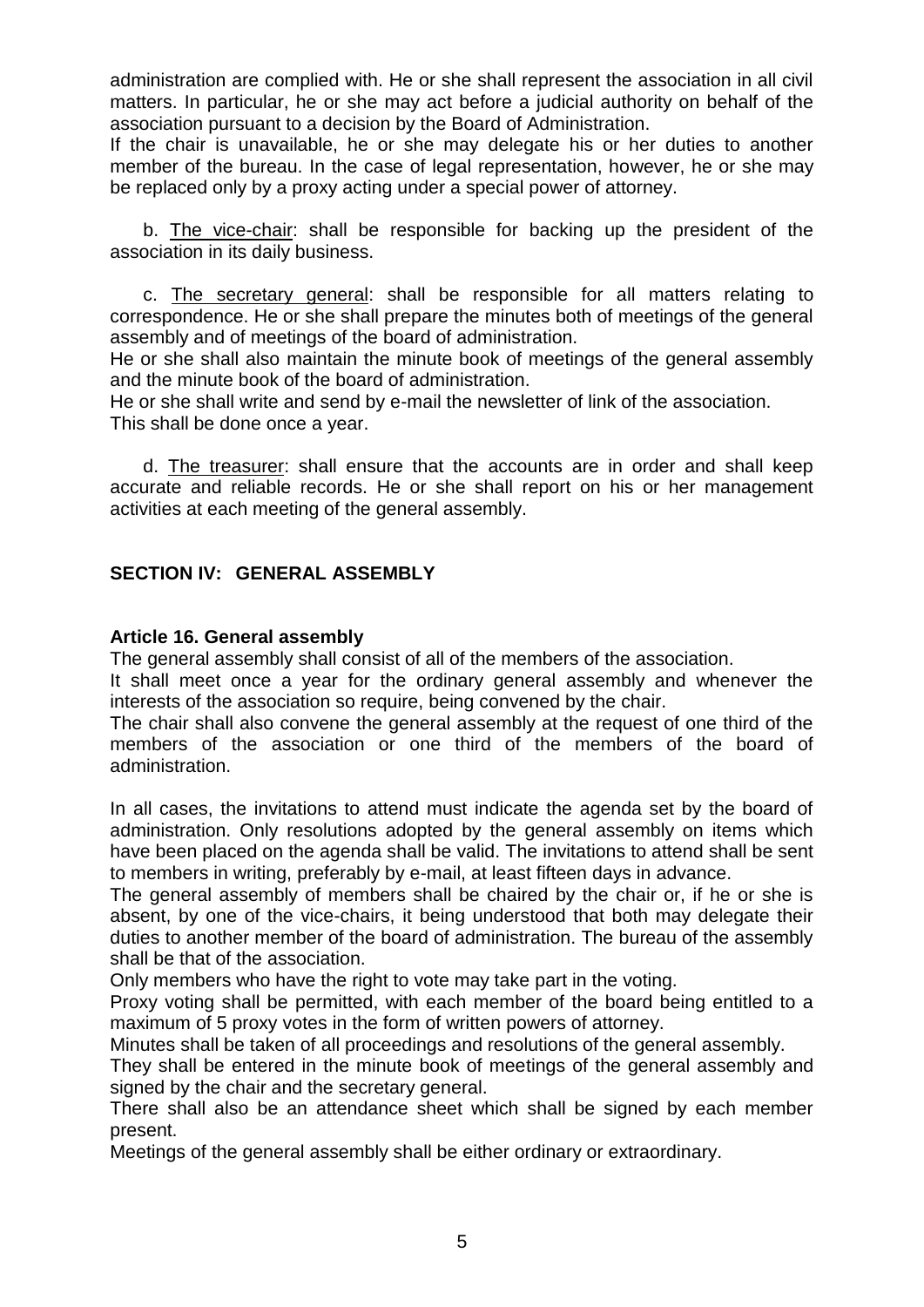# **Article 17. Ordinary general assembly**

At least once a year, members shall be invited to an ordinary general assembly in accordance with the procedure laid down in Article 16. No quorum shall be required.

The assembly shall hear the management reports and in particular reports on the moral and financial status of the association. The auditors shall read out their audit report.

After deliberating and taking decisions on the various reports, the assembly shall approve the accounts of the previous financial year, approve the budget for the following financial year and deliberate on the other items on the agenda.

It shall appoint or renew members of the board of administration in accordance with the procedure laid down in Article 9 of the present statutes.

The ordinary general assembly shall also appoint, for one year, two auditors to conduct an annual audit of the treasurer's activities.

It shall also determine the amount of the annual membership fee to be paid by the different categories of members of the association.

It shall likewise approve any rule of procedure introduced under Article 23.

Resolutions of the ordinary general assembly shall be adopted by a majority of the votes cast, i.e. of the members present in person or represented, with each member being entitled to several proxy votes in the form of written powers of attorney. In the event of a tie, the chair shall have a casting vote.

Voting shall be by show of hands unless at least a quarter of the members present in person or represented demand a secret ballot.

# **Article 18. Extraordinary general assembly**

The extraordinary general assembly shall have the power to amend the association's statutes, except for transfer of the registered office, which shall be effected by simple decision of the board of administration, and to dissolve the association (Article 21 of the present statutes) and to transmit and liquidate the property of the association (Article 22 of the present statutes).

The provisions of Article 16 of the present statutes shall apply and in particular decisions may be taken only on proposals agreed by the board of administration and mentioned in the agenda.

The extraordinary general assembly shall consist of at least half plus one of the members of the association present in person or represented, with each member being entitled to several proxy votes in the form of written powers of attorney. If that quorum is not attained, the assembly shall be reconvened, at an interval of at least fifteen days. It may then deliberate whatever the number of members present in person or represented.

In all cases, decisions shall be adopted by a majority of two thirds of the votes cast, i.e. of the members present in person or represented, with each member being entitled to several proxy votes in the form of written powers of attorney.

Voting shall be by show of hands, unless at least a quarter of the members present in person or represented demand a secret ballot.

# **SECTION V: RESOURCES AND AUDITING**

### **Article 19. Resources**

The resources of the association shall comprise:

- membership fees,
- income from the property and assets of the association,